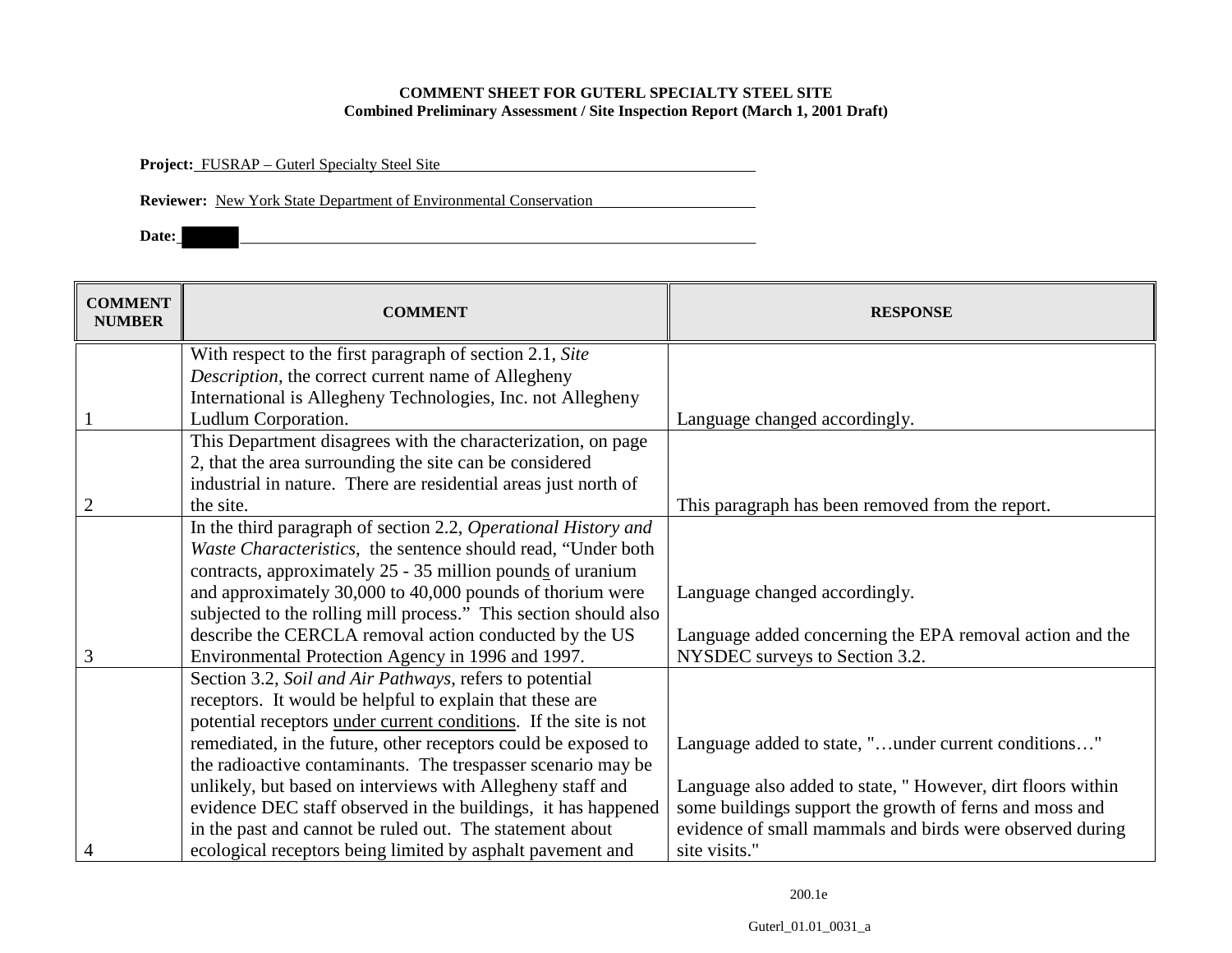## **COMMENT SHEET FOR GUTERL SPECIALTY STEEL SITE Combined Preliminary Assessment / Site Inspection Report (March 1, 2001 Draft)**

**Project:** FUSRAP – Guterl Specialty Steel Site

**Reviewer:** New York State Department of Environmental Conservation

**Date:**

| <b>COMMENT</b><br><b>NUMBER</b> | <b>COMMENT</b>                                                   | <b>RESPONSE</b>                                               |
|---------------------------------|------------------------------------------------------------------|---------------------------------------------------------------|
|                                 | lack of habitat is not well supported. The PA documents that     |                                                               |
|                                 | most buildings have dirt floors, which DEC observed, support     |                                                               |
|                                 | the growth of ferns and moss in some areas. Signs of small       |                                                               |
|                                 | mammals living in the buildings were also observed, along        |                                                               |
|                                 | with a large population of swallows. If the site were to be      |                                                               |
|                                 | abandoned, more plants and animals would be expected to          |                                                               |
|                                 | invade the property.                                             |                                                               |
|                                 | This Department does not agree with the last sentence of the     |                                                               |
|                                 | first paragraph of Section 3.3, Soil Exposure and Air Pathway    |                                                               |
|                                 | Conclusions, which states, "The potential for release into the   |                                                               |
|                                 | air pathway is low because currently access to the impacted      | The potential for release to the air pathway is low in        |
|                                 | areas is limited preventing disturbance of loose                 | potentially affected areas outside of the excised property as |
|                                 | contamination." Access to the fenced-in excised area is          | well. Snow fencing restricts access to potentially affected   |
|                                 | limited, but contamination was found by DEC staff on             | areas and letters describing our knowledge of current         |
|                                 | property outside the fence, which had been cleared, graded,      | conditions have been forwarded to a bordering property        |
|                                 | and used to park large vehicles, thus disturbing the soils. This | owner.                                                        |
|                                 | Department's work and subsequent report, which was               |                                                               |
|                                 | provided to the USACE in a November 1, 2000 letter,              | In the event future investigation indicates a FUSRAP release  |
| 5                               | documented the contamination on this property.                   | to air pathways, appropriate action will be initiated.        |
|                                 | This Department does not agree with the last couple of           |                                                               |
|                                 | sentences in the first paragraph of Section 4.3, Ground Water    | Language stating buildings act as an encapsulant has been     |
|                                 | Pathway Conclusions, which state, "These buildings act as an     | removed from this section. Further evaluation of groundwater  |
|                                 | encapsulant of any residual contamination from processes that    | will be conducted during the recommended Remedial             |
| 6                               | would induce transport to the groundwater. Also, due to the      | Investigation.                                                |